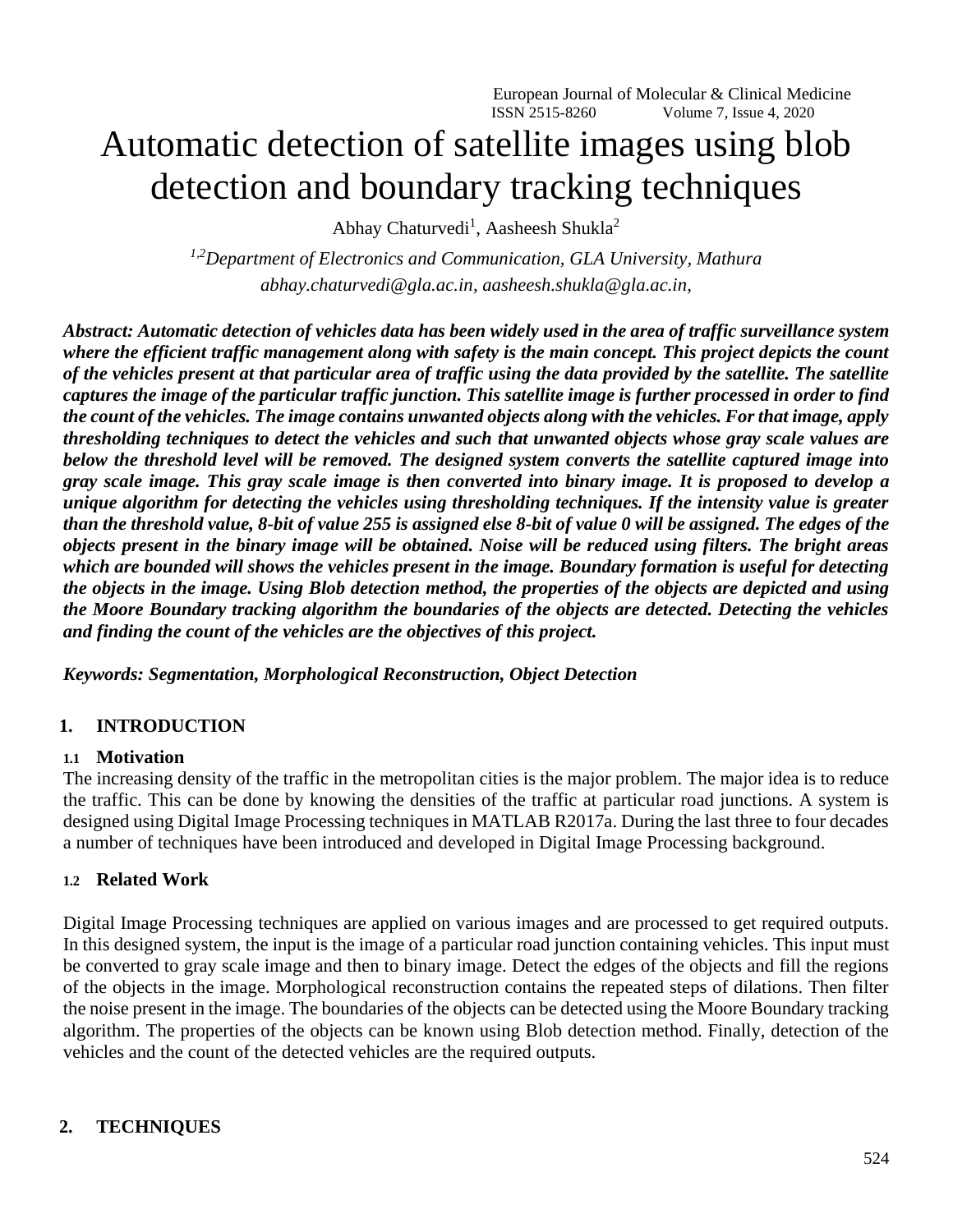European Journal of Molecular & Clinical Medicine ISSN 2515-8260 Volume 7, Issue 4, 2020

In Digital Image Processing, there are different algorithms for different techniques. Figure shows the block diagram of the vehicles detection from satellite images using digital image processing.



Fig.1. Block diagram of Vehicles Detection from Satellite Images using Digital Image Processing

The major techniques include image segmentation, morphological reconstruction, object detection. Image Segmentation means partitioning an image into segments. Depending on the properties of the intensity values of the image, segmentation is classified into two types. One is segmentation based on similarities which refers the approach to partition the image into regions that are similar according to particular criteria. Algorithms used in this approach are region growing, region splitting, region merging, thresholding. Another one is segmentation based on discontinuities which refers the approach to partition the image based on abrupt changes. The algorithm included in this approach edge detection. Morphological Reconstruction is the procedure to extract the meaningful information from the images. Morphological reconstruction techniques include region filling algorithm. Object detection refers detection of the objects present in the image. Using Blob analysis and Moore Boundary tracking algorithm, the vehicles can be detected and the count of the vehicles can be displayed.

# **3. METHODOLOGY**

Methodology refers the step by step approach to detect the vehicles present in the input image. Figure shows the flowchart for the vehicles detection from satellite images using digital image processing. Weighted Sum method, gray\_value=  $(0.298 \times R) + (0.597 \times G) + (0.114 \times B)$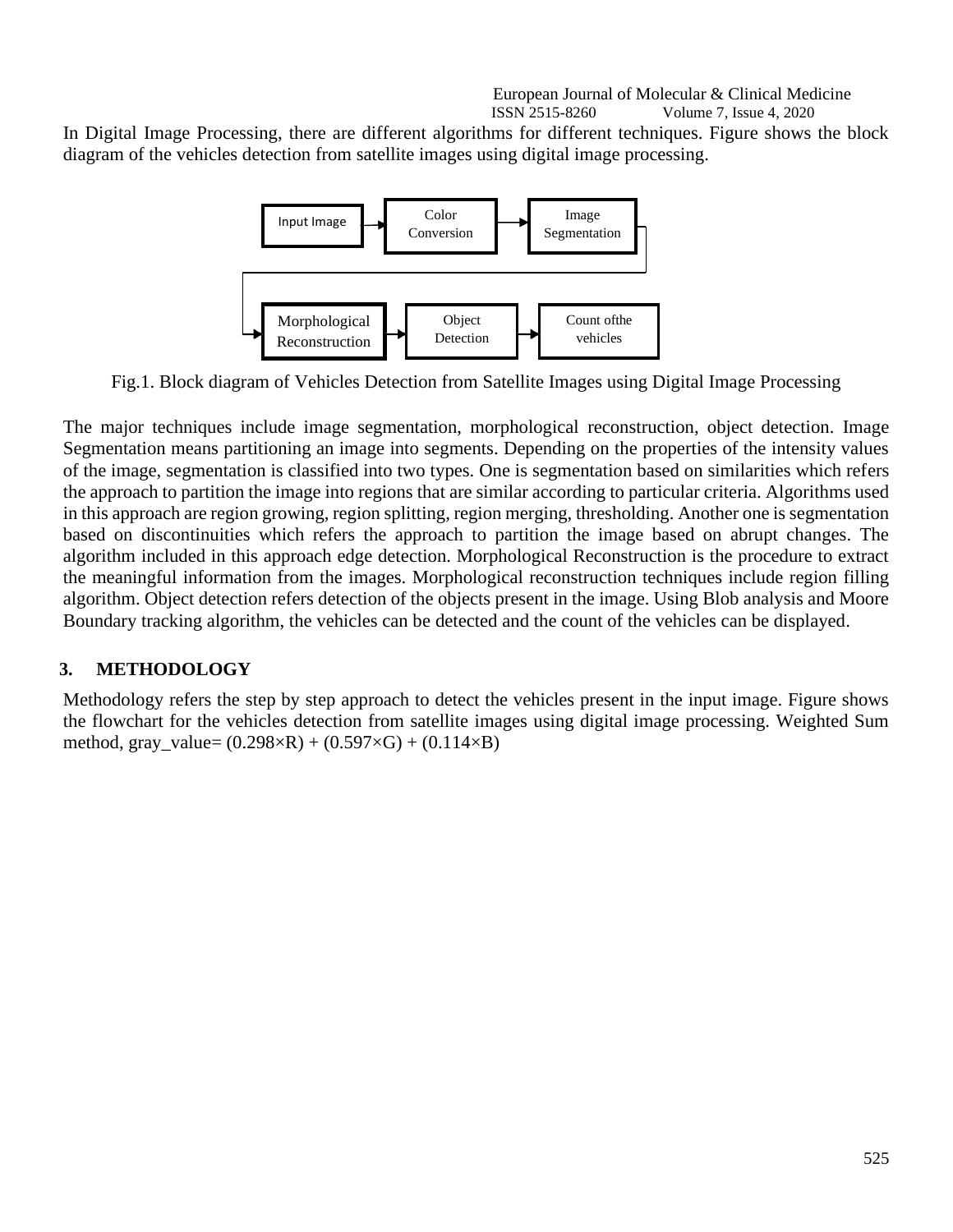

Fig.2. Flowchart representation of vehicles detection from satellite images using digital image processing

#### **A. Inputimage**

The input image refers the image of the traffic road junction taken by the satellite using EMR (Electromagnetic Radiations).



**B. RGB to Gray conversion**

The satellite image obtained is colored image. This colored image is then converted into gray image using one of these two methods.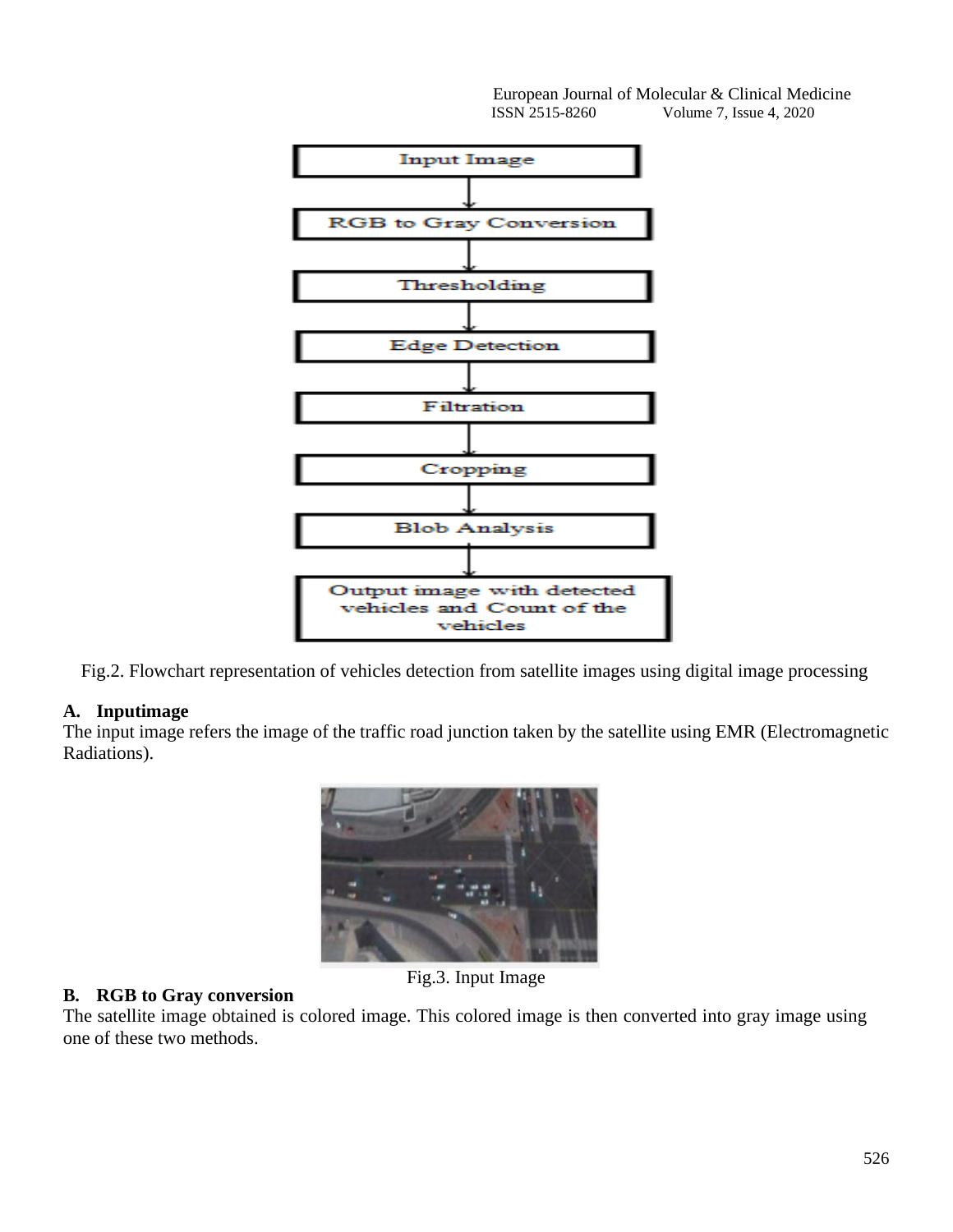

Fig.4. Gray Image

# **C. Thresholding**

The gray color image is then converted into binary image using thresholding techniques. Global and Local thresholding's are available thresholding techniques. Local thresholding technique is used to form a binary image. If the intensity value is less than the threshold value then gray value "00000000" is assigned else gray value "11111111" is assigned. In this manner a gray image is converted into a binary image. Mathematical representation for local thresholding technique is as shown,

G  $(x, y) = 255$  if f  $(x, y) > T$ 

0 elsewhere

Where f (x, y) represents the gray image, g (x, y) represents the binary image and T represents the threshold value.



Fig.5. Binary Image

# **D. Edge Detection**

Using segmentation techniques detect the edges of the objects present in the image. Canny edge detection technique algorithm is used to detect the edges.



Fig.6. Edge Detection Image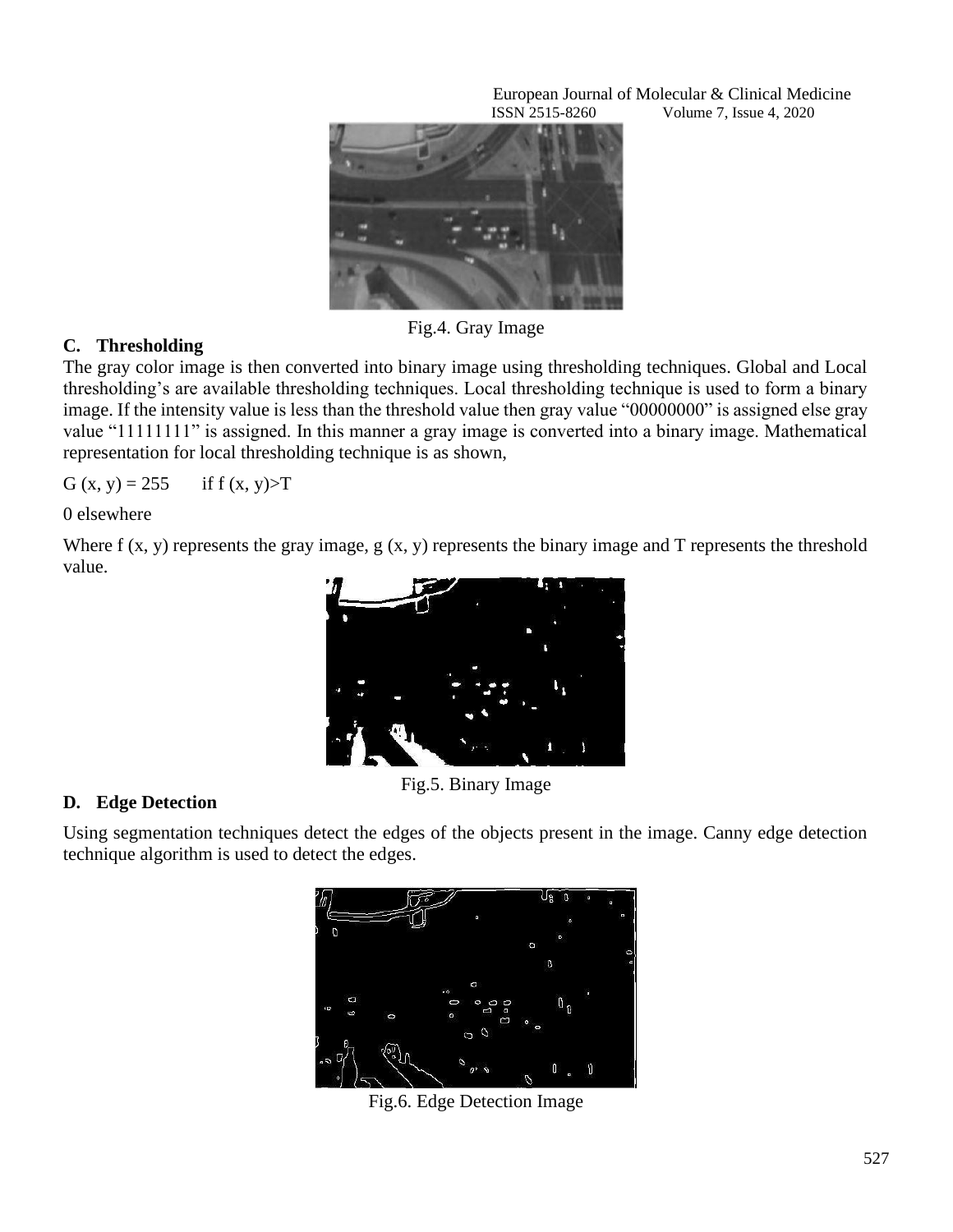

Fig.7. Region Filling Output

### **E. Region Filling**

The region bounded by the detected edge is then filled using repeated dilations technique known as Region Filling technique. Region filling is one of the algorithms in Morphological Reconstruction techniques. Let A be the mask image, B be the structuring element and the reconstruction of the image is denoted by  $X_k$ .

 $X_k=(X_{k-1}B)\ \Pi A^c$ 

Where  $X_{k-1}$  denotes previous iteration of reconstruction process,  $A<sup>c</sup>$  denotes the compliment of the mask image. Fig.8. Filtration Output



# **F. Filtration**

The region filled image is filtered using mean filter which is a  $3\times3$  spatial mask.



Fig.9. Cropped Image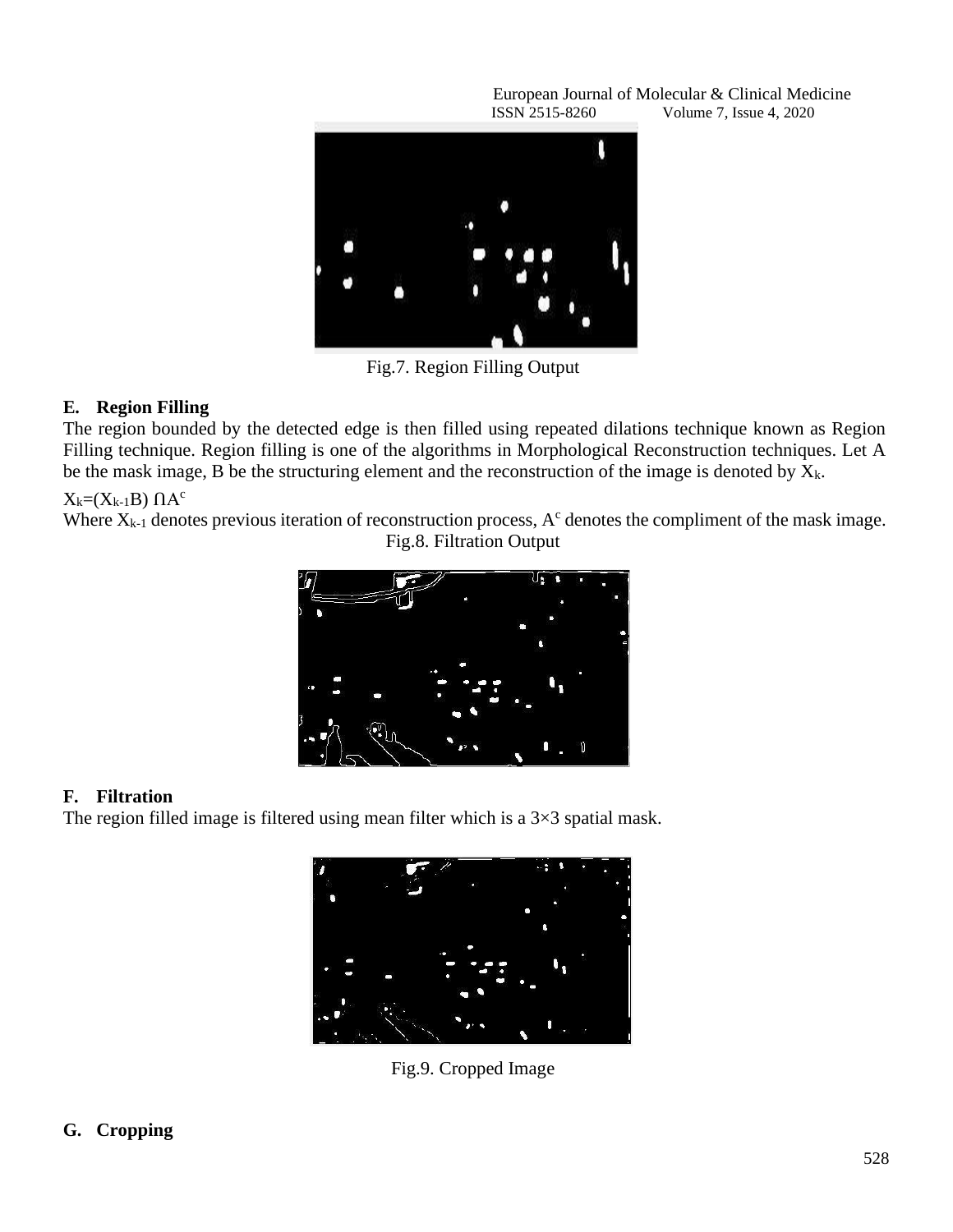#### European Journal of Molecular & Clinical Medicine ISSN 2515-8260 Volume 7, Issue 4, 2020

The selected area of the image is cropped where the maximum number of vehicles is present.

### **H. Blob Analysis**

In the blob analysis, the properties of the blobs are detected using the Moore Boundary tracking algorithm. Using this algorithm, the boundary of the blob is detected.



Fig.10. Output Image

# **4. RESULTS**

The input for the designed system is the image containing the vehicles at a particular road junction and output is the image containing the detected image along with the display of the count of the vehicles. Green colored box highlights the vehicles and the count of the vehicles is displayed in green color text format.

# **5. CONCLUSION**

Using the internet connection, an application can be designed with this designed system such that an image with detection of vehicles along with the count of the vehicles at a particular road junction can be provided. Alternative paths can be provided in the emergency purposes.

# **REFERENCES**

- [1] "Digital Image Processing" book, By Rafael CGonzalez.
- [2] Ekta Saxena, Mrs.Neha Goswami, Automatic Vehicle Detection Techniques In Image Processing Using Satellite Imaginary, International Journal On Recent And Innovation Trends In Computing And Communication Volume: 3 Issue: 3, Pp 1178 – 1181, March2015.
- [3] GopalManne, Neetesh Raghuwanshi, REVIEW ON VEHICLE DETECTION TECHNIQUES, Internatio Journal of Science, Engineering and Technology Research (IJSETR) Volume 6, Issue 4, April 2017, ISSN: 2278 -7798.
- [4] G. Salvi,An Automated Vehicle Counting System Based on Blob Analysis for Traffic Surveillance, Department of Economics Studies, University of Naples "Parthenope", Naples,Italy.
- [5] Manish Kumar and Vinay Kumar Deolia, "Performance Analysis of Low Power LNA using Particle Swarm Optimization for wide band Application", Vol. 111, pp.152897, International Journal of Electronics and Communication, Elsevier, 2019.
- [6] Aasheesh Shukla, Vishal Goyal, Manish Kumar, Vinay kumar Deolia, and Munesh Chandra Trivedi "MMSE based beam former in Massive MIMO IDMA downlink systems", Journal of Electrical Engineering.71(1), march 2020
- [7] Kalra D., Kumar, M., Shukla, A., Singh, L., & Jeffery, Z.A, "Design Analysis of Inductor less Active Loaded Low Power UWB LNA using Noise Cancellation Technique" Journal of RF